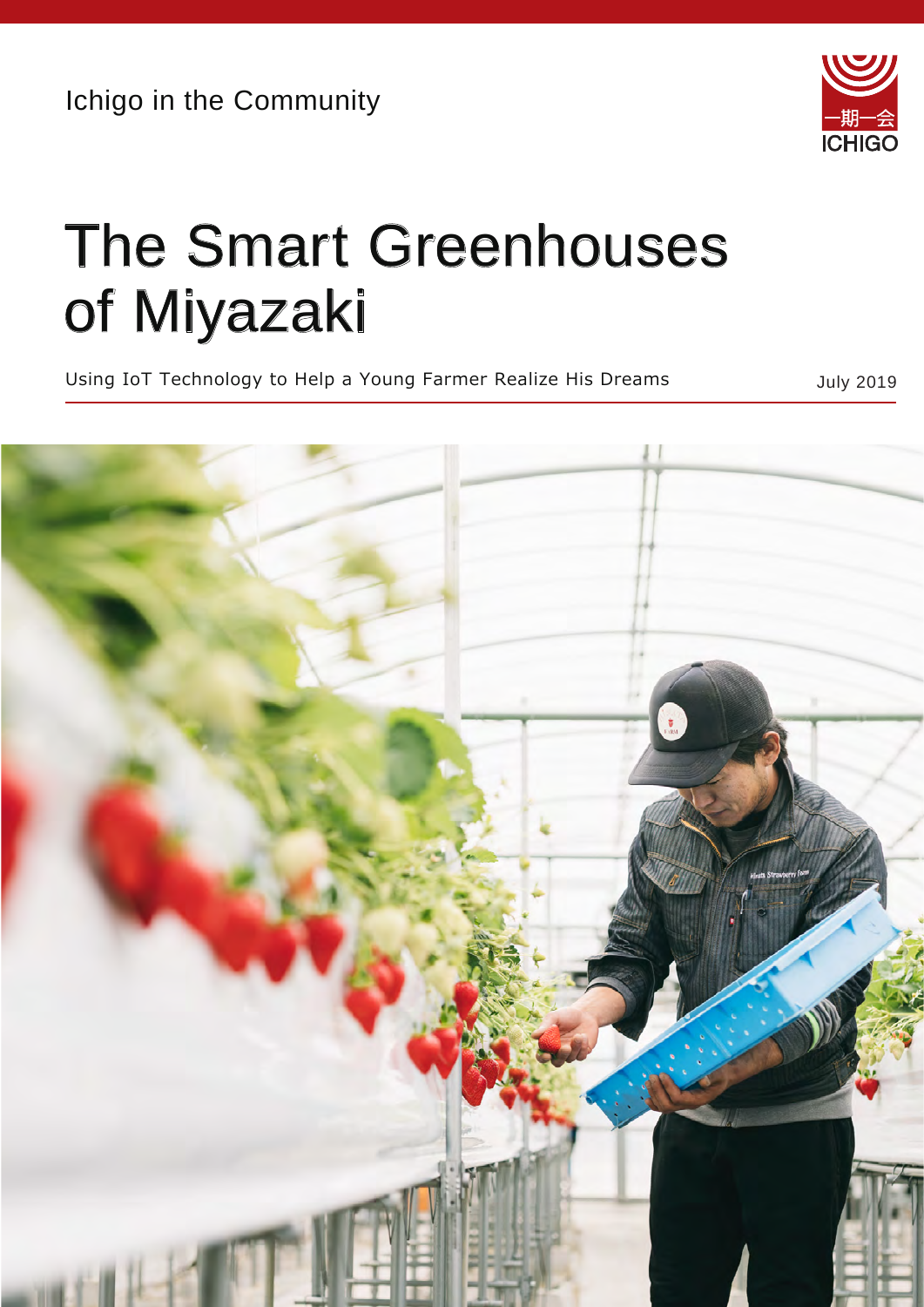

Hinata farm's smart greenhouses contain sensors and processors

Just off a palm tree-lined highway, near a stadium used for spring training by professional Japanese baseball teams, stand the greenhouses of the Hinata Strawberry Farm. They don't look exceptional, but the difference lies within: These are smart greenhouses, wired with a network of sensors from the IoT, or Internet of Things.

Unlike traditional greenhouses, these wired greenhouses take pinpoint data readings, which they use to make customized adjustments in the amounts of water, heat, and carbon dioxide reaching each plant. The results are evident in larger harvests, and the plump red strawberries that can grow to the size of a child's fist. The most perfectly shaped are carefully selected and placed in boxes of 18 each, which sell for 1,500 yen, or about US\$14, at supermarkets here in Miyazaki, a sunny, rural prefecture located on Japan's southernmost main island of Kyushu.

who wants to turn his strawberries, which he calls Hinata Hime, or "Sunshine Princesses," into a brand Those same strawberries could fetch almost twice that price in Tokyo, and still more outside Japan. Reaching those distant markets is the ambition of Ippei Nagatomo, the 32-year-old owner of Hinata, name.



Ippei Nagatomo



Nagatomo's strawberries can grow to the size of a child's fist.

Ichigo is helping Nagatomo achieve his dreams. Last year, the company financed and built two smart greenhouses, at a cost of 30 million yen each, which it leases to the young farmer. To limit the financial burden and risk, Ichigo reduces rent during the half year when the greenhouses are not producing fruit, from July until December.

Ichigo will also help him sell his Sunshine Princesses by tapping into its nationwide network of customers and tenants.

"Ichigo is a company that supports me and my goals," said Nagatomo, who plans to export strawberries to Southeast Asia, and wants to expand his farm to ten times its current size. "Ichigo listens to what I want to do and says, ʻLet's make that happen together!'"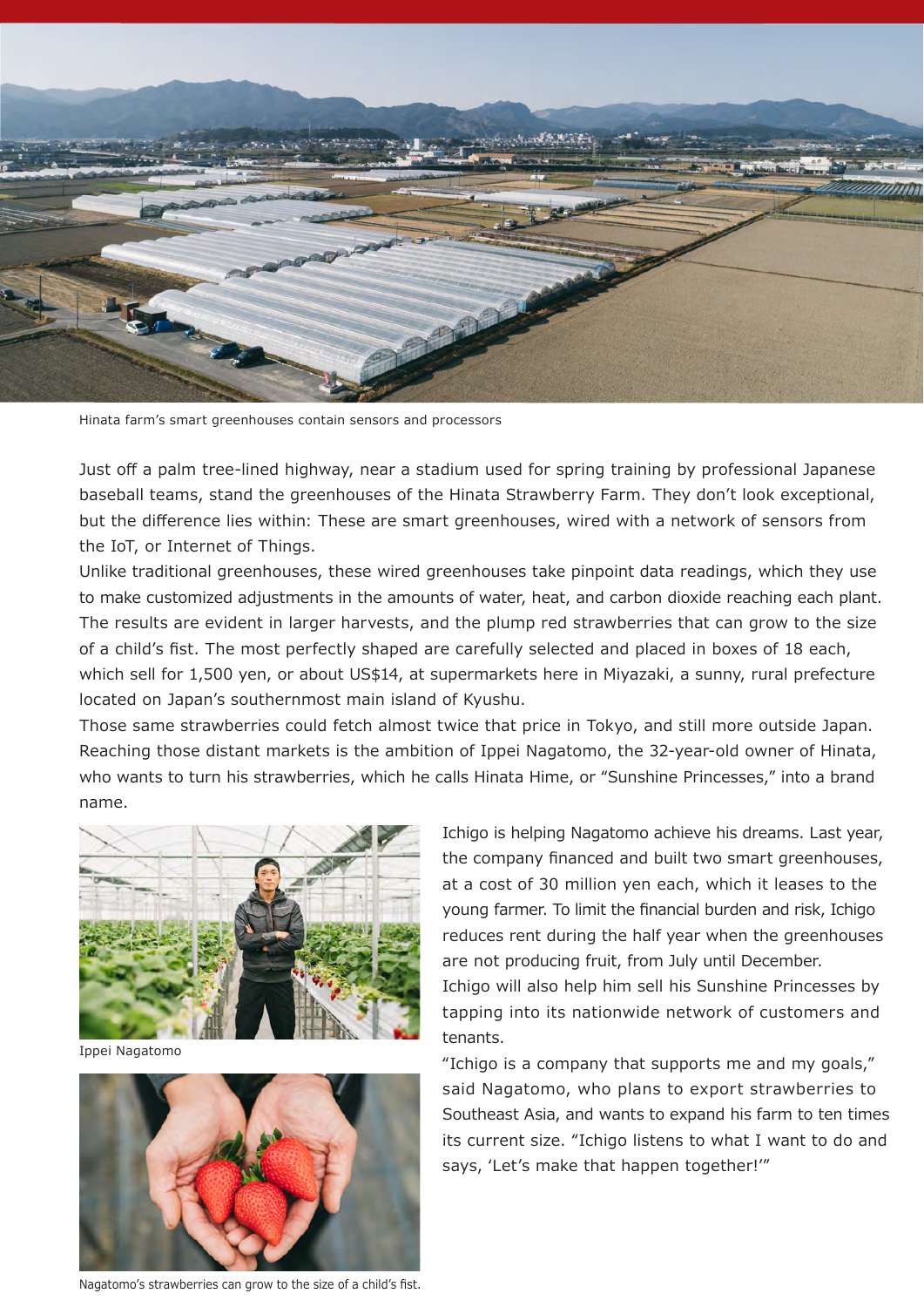

A box containing sensors that monitor the farm's strawberry plants

The smart greenhouses of Hinata farm are the first foray into agriculture by Ichigo, which built them last year by combining its knowhow as a sustainable infrastructure company with the IoT technology provided by a partner company, Tenuto.

Tenuto's system, called Conductor, helps produce more and bigger fruit by speeding photosynthesis, the process by which plants turn light into energy. An earlier version of the system installed in 2017 helped Nagatomo raise production by 20 percent.



Agricultural officials say raising productivity, and thus farmers' incomes, is essential for reviving Japan's 9.3 trillion yen farming industry, which has fallen into a long slump. Despite being blessed with rich soil and ample rainfall, Japan produced just 38 percent of the food that it consumed on a calorie basis in 2017 – the lowest amount ever, according to the Ministry of Agriculture, Forestry, and Fisheries.

Alarmed at the decline, political leaders in Tokyo have eased regulations to make it easier for farmers like Nagatomo to create larger and more efficient farms, and also to team up with companies from other industries, which had long been barred from entering agriculture.

"Companies like Ichigo have the capital, knowhow, and networks to empower entrepreneurial farmers like Ippei," said Takafumi Kaneko, an official in Miyazaki's Department of Agriculture who heads efforts to support new farmers. "Combing these strengths into a new business model is one way to reinvigorate agriculture in our prefecture."



Nagatomo's Sunshine Princesses – plump, delicious, and ready for supermarkets



Takafumi Kaneko, who heads Miyazaki prefectural government's efforts to support new farmers